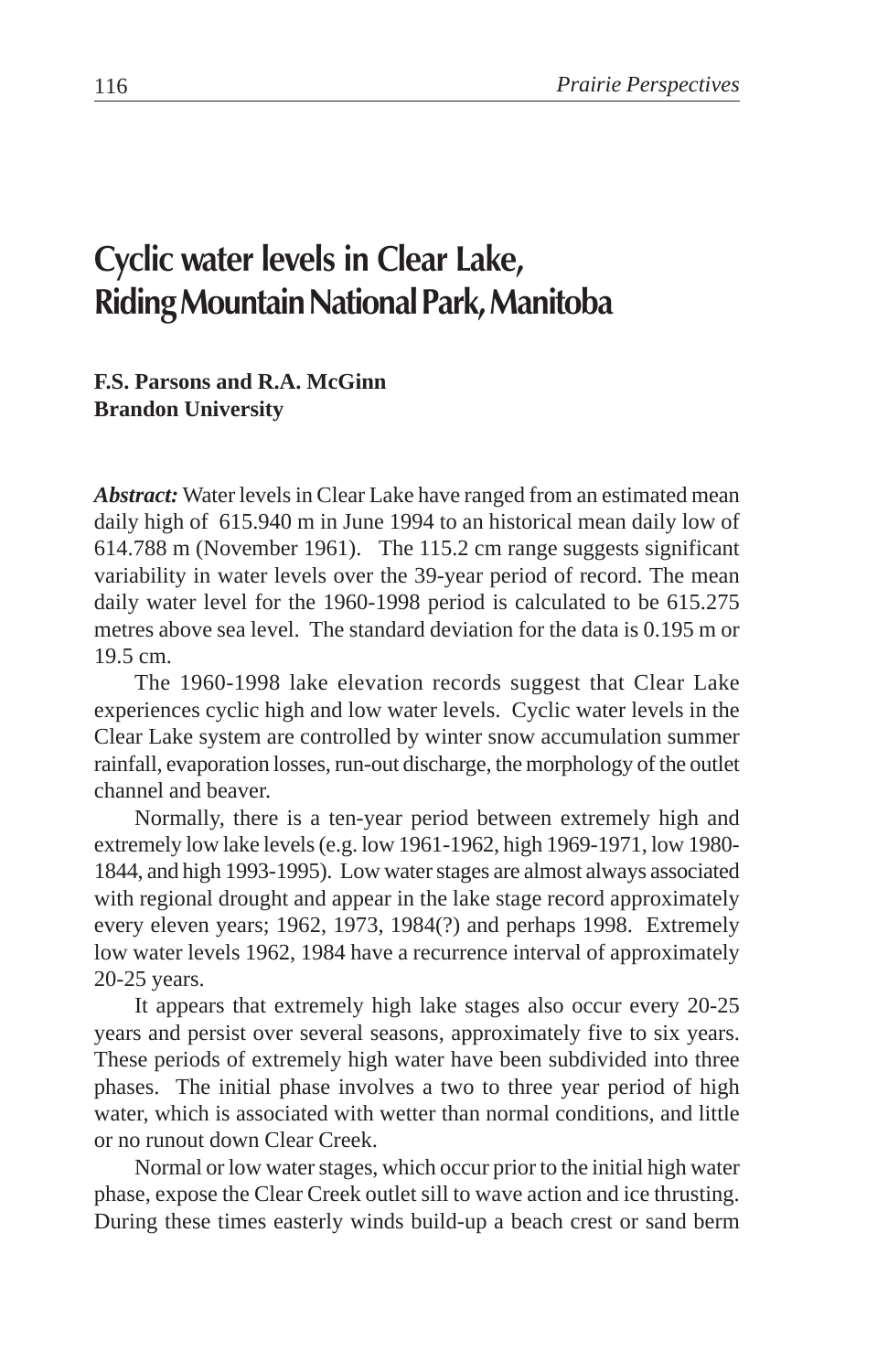across the outlet. These processes effectively raise the elevation of the outlet sill, inhibiting runout discharges and increasing the storage potential in the lake. Stream discharges equal to or less than  $0.8 \text{ m}^3 \text{ s}^{-1}$  support beaver populations. A stair-step profile develops along the low gradient  $( $0.002$ ) outlet channel consisting of a series of beaver dams,$ impoundments and shallow, low flow connecting channels. Runout discharges from Clear Lake are small  $(< 0.2 \text{ m}^3 \text{ s}^{-1})$  and may become subsurface moving through the outlet berm.

The second (critical) phase in the "extremely high water" years begins when lake levels reach a critical threshold (approximately 615.600 m above sea level). Discharges are forced down Clear Creek, eroding the beach crest (berm) and scouring the channel. During this one to two year period, mean runout discharges generally increase as the channel cross-sectional area increases.

The final (draining) phase in the extremely high water years begins when the outlet channel has achieved maximum cross-sectional area. This phase usually lasts two to three years. Runout discharges peak at values <sup>3</sup> 2.0  $\text{m}^3$  s<sup>-1</sup> and then fall to values < 1.0  $\text{m}^3$  s<sup>-1</sup> as lake levels drop. Once runout discharges are  $< 0.8$  m<sup>3</sup> s<sup>-1</sup> the beaver return to the Clear Creek channel, initiate the development of the low gradient stair-step profile and further restrict outflow discharges.

### **Introduction**

The Clear Lake watershed is centrally located on the Riding Mountain Uplands in southwestern Manitoba (Figure 1). The watershed drains an area of 142.18 km<sup>2</sup> of which over 65 percent is located in Riding Mountain National Park. Clear Lake represents approximately 20.7% of the watershed area (Figure 2). Park managers have recognised the need for data acquisition and scientific study regarding the Hydrologic Water Balance of Clear Lake and the associated watershed. This scientific knowledge is fundamental towards an understanding of the physical, chemical and biological processes, which occur in the watershed. Baseline data will ultimately provide a sound foundation for the development of both short term and long term park management plans for the preservation of the natural state in the Clear Lake watershed.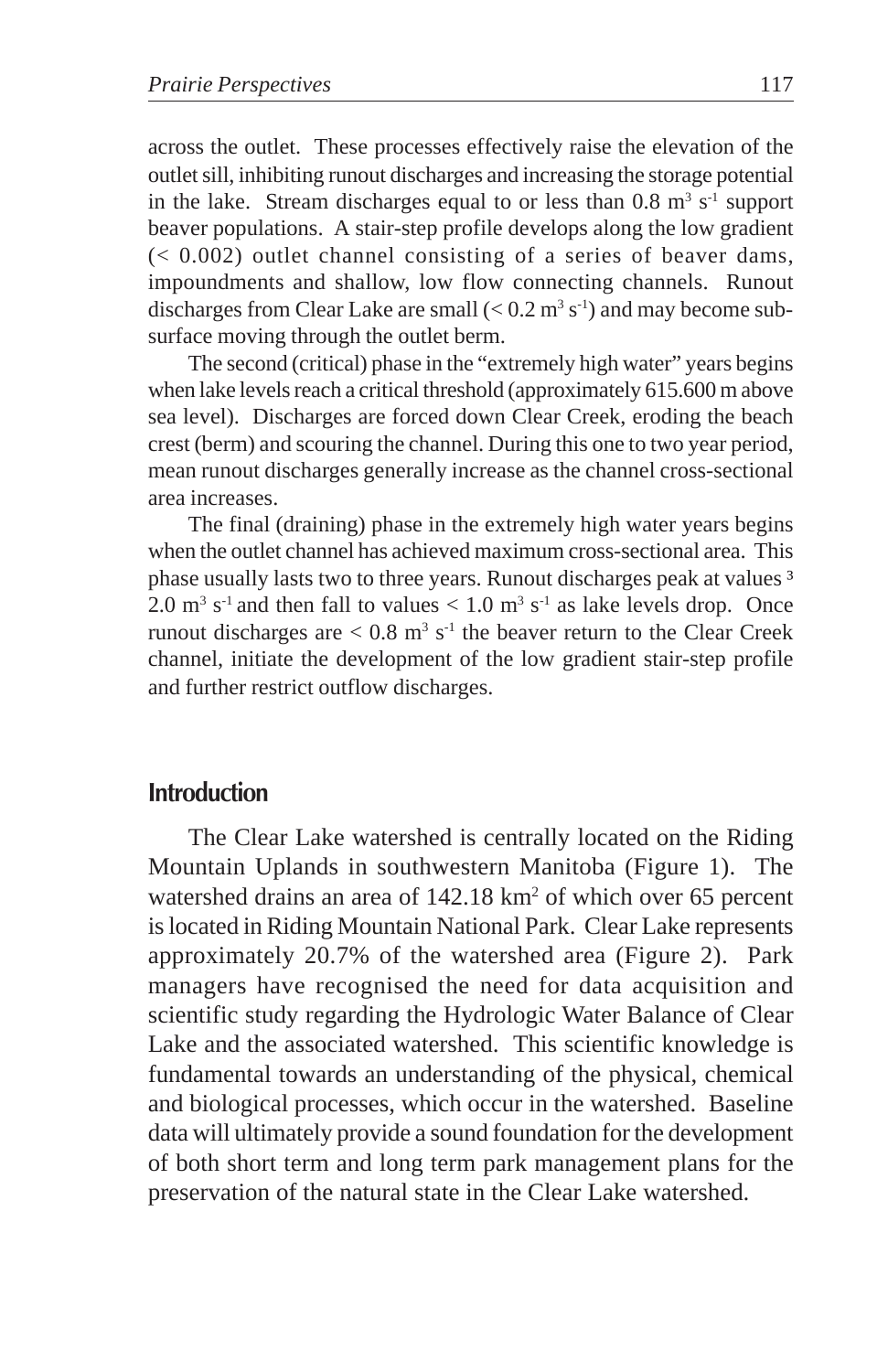

*Figure 1: Location of study area and Clear Lake bathymetry.*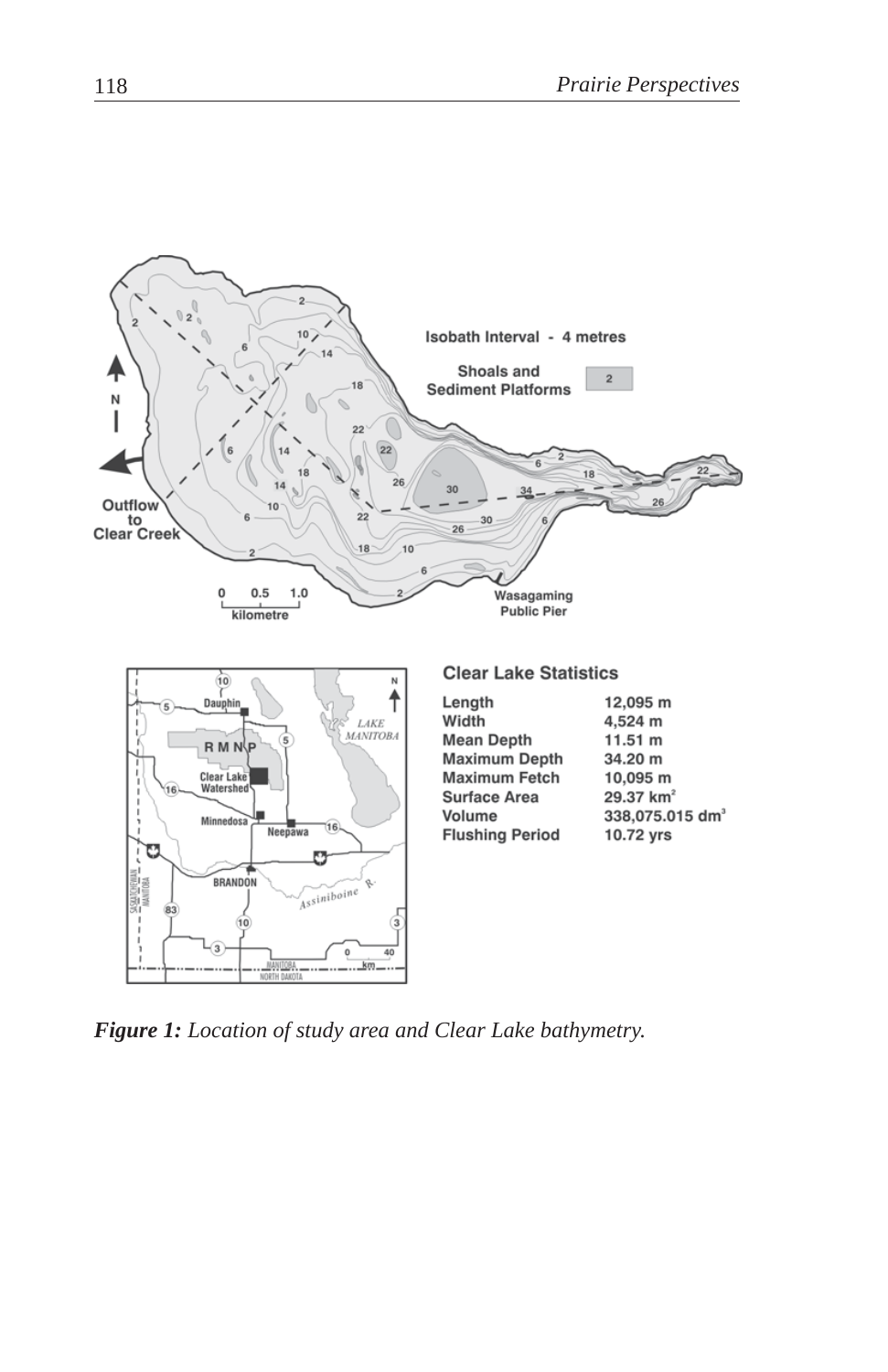

*Figure 2: Sub-basins of the Clear Lake watershed.*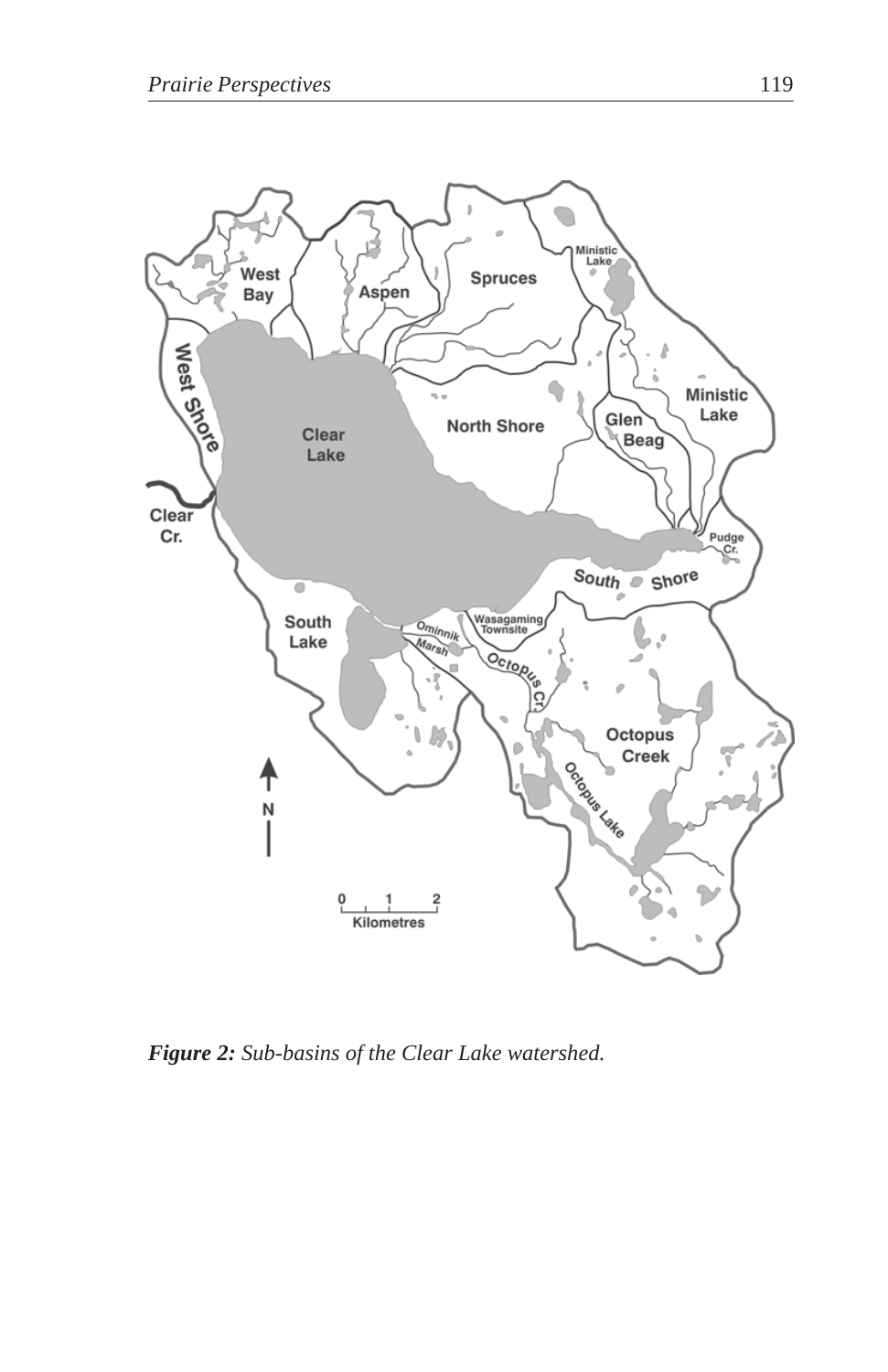# **The Components of the Clear Lake Drainage Network**

Clear Lake is the most significant storage component in the Clear Lake drainage network (Figure 1). The lake covers an area of 29.37 km<sup>2</sup> (20.7% of the total watershed area) and has a maximum recorded depth of 34.2 m. Clear Lake has a west-east orientation; wider and shallower in the western portion and narrow and deep at the eastern end (Figure 1). The water body is approximately 12,095.0 m in length along a mid-lake line and approximately 4,524.0 m wide. The mean depth is calculated to be 11.51 m. It is estimated that Clear Lake holds approximately 338,075.015 m<sup>3</sup> of stored water.

Normally, Clear Lake is classified as oligotrophic, deep and deficient in plant nutrients (Bazillion and Braun 1992), and considered to be diamictic in that there is a spring and fall turnover. In the summer however, Clear Lake becomes thermally stratified and during these times the lake may be classified as holomictic or completely mixed (Bazillion and Braun 1992). The flushing period, defined as the time required to drain the storage volume of a water body through the outlet, is calculated to be 10.72 years. This number is based on a storage volume of  $338,075,015.0$  m<sup>3</sup> and a mean daily outlet discharge of  $0.1 \text{ m}^3 \text{ s}^{-1}$ . It should be noted that recorded outlet discharges (measured between 1994 - 1998), range from 0.0  $m<sup>3</sup>$  s<sup>-1</sup> to 2.8 m<sup>3</sup> s<sup>-1</sup>. The spring melt average discharge is estimated to be  $1.0 \text{ m}^3 \text{ s}^{-1}$ . Prior to 1994 however, outlet discharges are believed to have been near  $0.0 \text{ m}^3 \text{ s}^{-1}$  as the outlet channel was very shallow, narrow and overgrown with vegetation.

Prevailing winds during the open water period (May - October) are from the southeast (26.6% of the time) and northwest (23.7% of the time). During these periods the maximum fetch is approximately 7,666.0 m. Extreme winds are generally from the southwest (May - July and September) with a maximum fetch of 4,142.0 m. In August the extreme wind events are from the west. When these winds occur the maximum fetch is over 10,095.0 m and this physical combination can generate a small wind set-up in the narrow eastern end of Clear Lake.

Other significant water storage components comprising the Clear Lake drainage network include South Lake, Octopus Lake,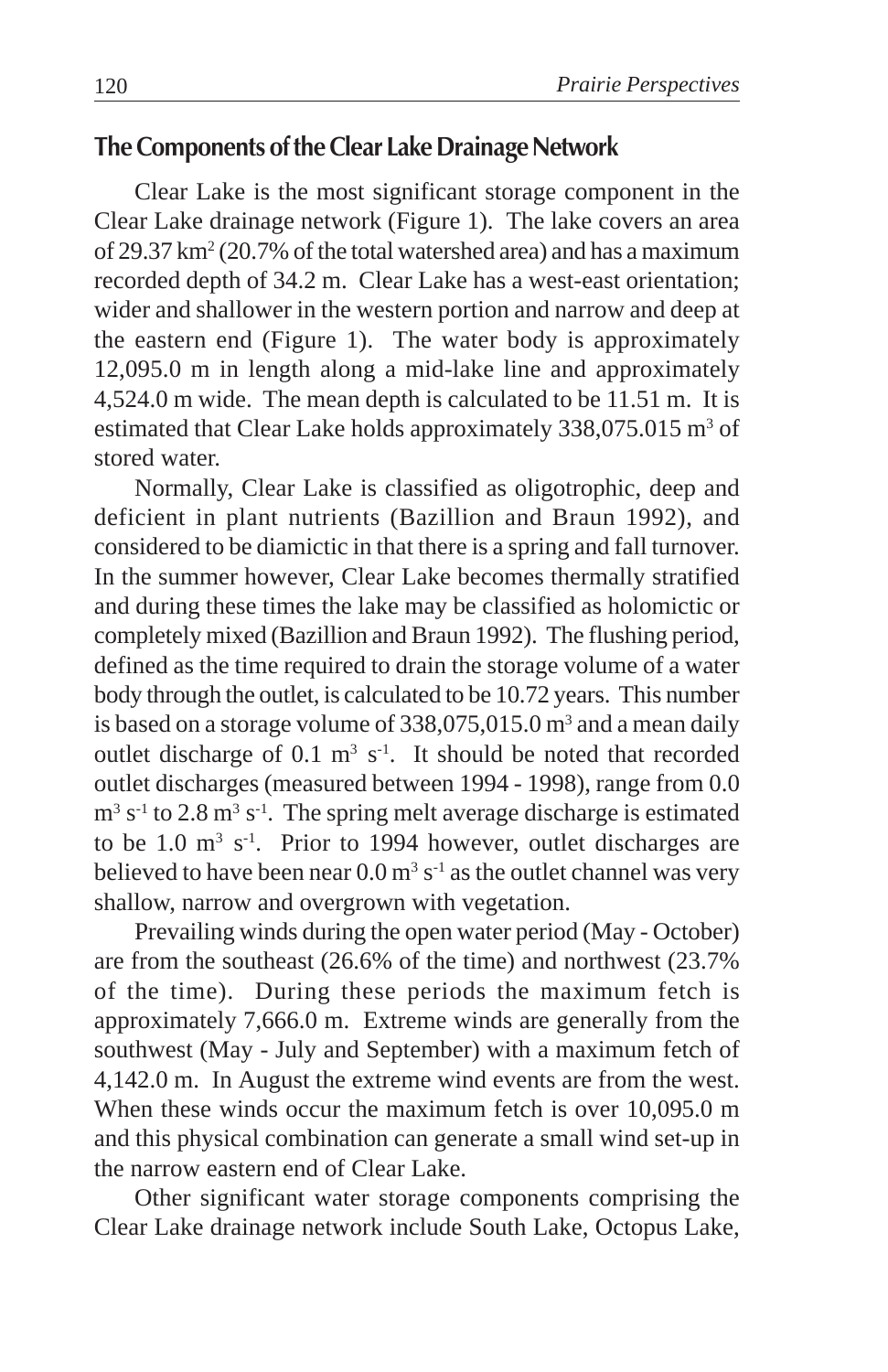and Ominnik Marsh to the south, and Ministic Lake in the northeast (Figure 2).

Surface runoff drains into Clear Lake by way of Octopus Creek, Pudge Creek, Bogey Creek (Ministic Lake Creek), Picnic Creek (Glen Beag Creek) and six intermittent streams located along the north shore of the lake (Figure 2). Three of the most prominent of these intermittent streams have been named Spruces Creek, Aspen Creek, and North Shore Creek for the purpose of identification during this study. Although there is little information at this time, groundwater is also believed to contribute to the storage volume of Clear Lake.

Clear Creek (Wasamin Creek), the outlet stream is located at the western end of Clear Lake (Figures 1 and 2). Water Survey of Canada has not gauged Clear Creek until recently, however, periodic observations suggest that the outlet stream can flow year round and that the mean discharge values are relatively small  $(0.0 \text{ m}^3 \text{ s}^{-1}$ -2.0 m<sup>3</sup> s<sup>-1</sup>). Clear creek drains into the Little Saskatchewan River approximately six km upstream of Horod, Manitoba. Until very recently the stream channel was overgrown and the flow impeded by numerous beaver dams and associated storage ponds. It is suspected that groundwater discharge may represent a significant outflow from Clear Lake particularly when the outlet channel has a beaver dam stair-step profile and is overgrown.

## **Monitoring Programs**

From 1960 to 1978 Water Survey of Canada (Environment Canada) monitored the open water lake levels in Clear Lake. A staff gauge, located on the Wasagaming Pier (Figure 1), was read manually and daily lake levels recorded. The lake level monitoring programme ended in October 1978. Monthly mean water level values are illustrated in Figure 3.

With the inception of the Clear Lake Basin Project (1994), Environment Canada, for Parks Canada, again monitored water levels on Clear Lake. The Environment Canada monitoring site, identified as 05MF019, is located on the east side of the Wasagaming Pier (Figure 1). From 1994-1997, a Stevens (A-71)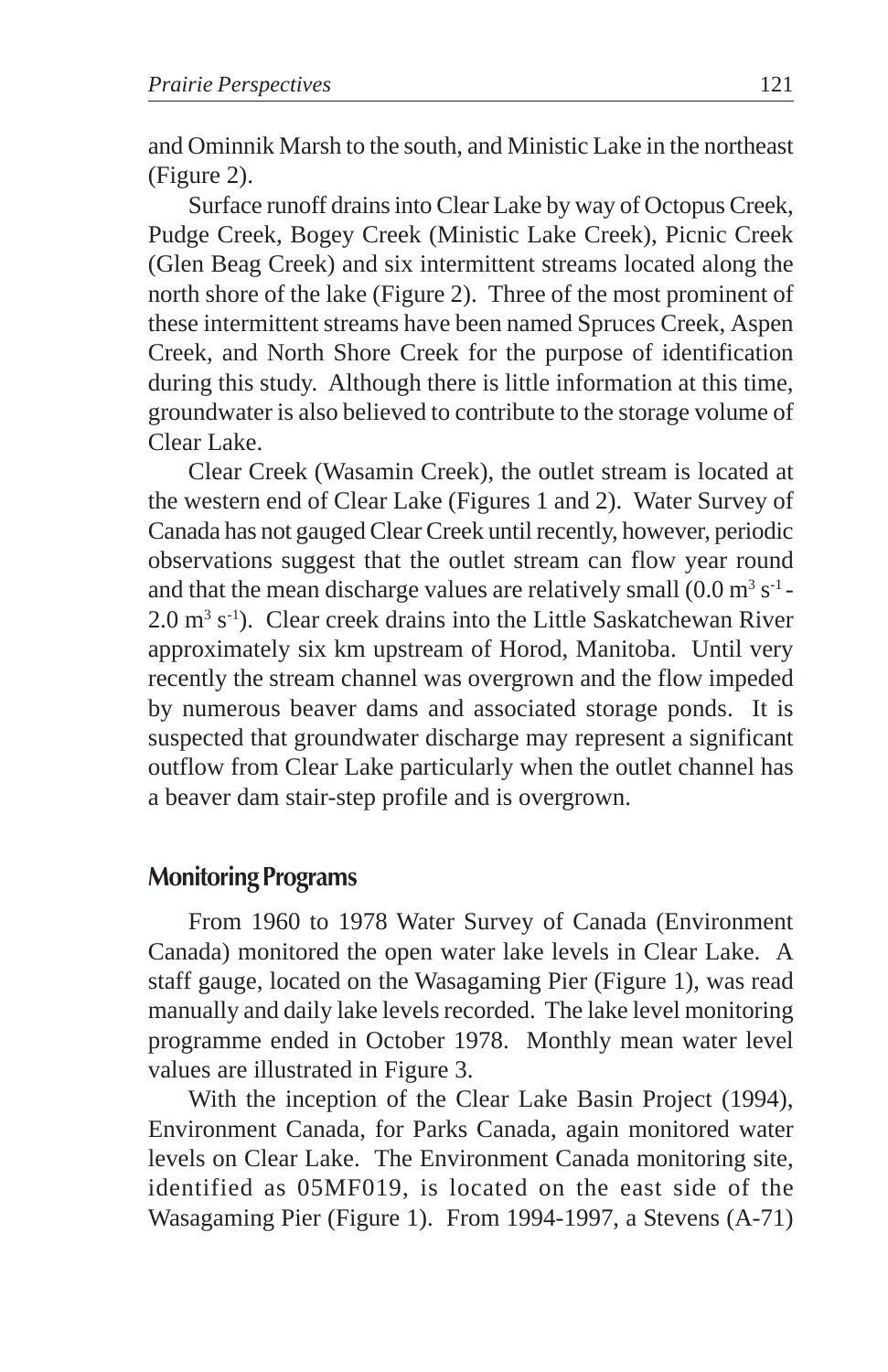

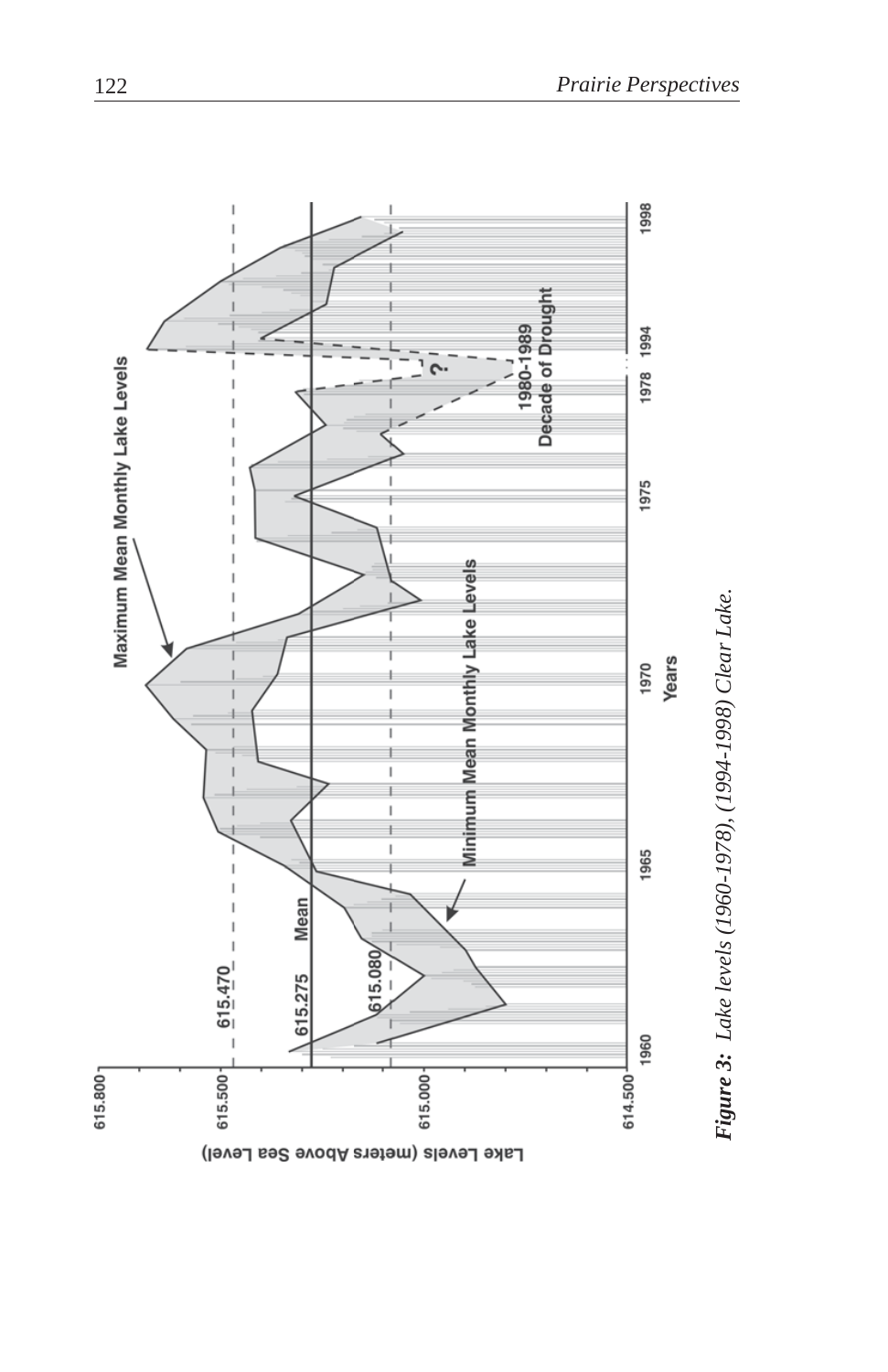Stage Recorder charted the instantaneous fluctuations in lake level and Environment Canada provided calculations of the mean daily lake level. A staff gauge, read by Park officials was also used. On March 24 1997, the stage recorder was automated, converting to an Accubar Pressure Transducer. Water levels, averaged every two minutes, are sent to a VADAS Environment Data Acquisition System, housed in the pump house located on Wasagaming Drive. Environment Canada calculates the mean daily water levels. The Stevens Stage Recorder was removed in spring, 1998. Monthly mean water level values are illustrated in Figure 3.

## **1960-1978 Lake Levels**

The 1960-1978 lake level data set is variable and occasionally incomplete. Water level monitoring on Clear Lake normally occurred during the six-month open water period, May to October inclusively. For three years (1961-1963) however, the monitoring began two months earlier than normal on the first of March. In 1966, 1973 and 1977 water level monitoring began one month earlier than normal on the first of April. These earlier than normal startup times are probably indicative of earlier than normal ice cover break-up dates. Normal break-up occurs in mid May. In 1977 lake level monitoring continued into November, suggesting a late freezeup. Normal freeze-up occurs in mid November. Some 1960-1977 monthly data are missing: October 1965, June 1969 and May and September 1975. All the 1978 monthly data is missing from the Environment Canada data set.

From a summer peak water level of 615.367 m in July 1960, water levels in Clear Lake declined to the historical mean daily low on November 13, 1961 (614.788 m). The period 1960-1962 is recognized as a time of severe regional drought in southwestern Manitoba (McGinn and Tolton 1989). The Palmer Drought Severity Index (PDSI) (Palmer 1965), a recognized measure of drought, achieved a value of -3.37 in August 1961 (Punak 1990).

The PDSI evaluates moisture conditions at a site in terms of the normal conditions. Normal moisture conditions are assigned a PDSI value of zero. Wetter than normal index values range from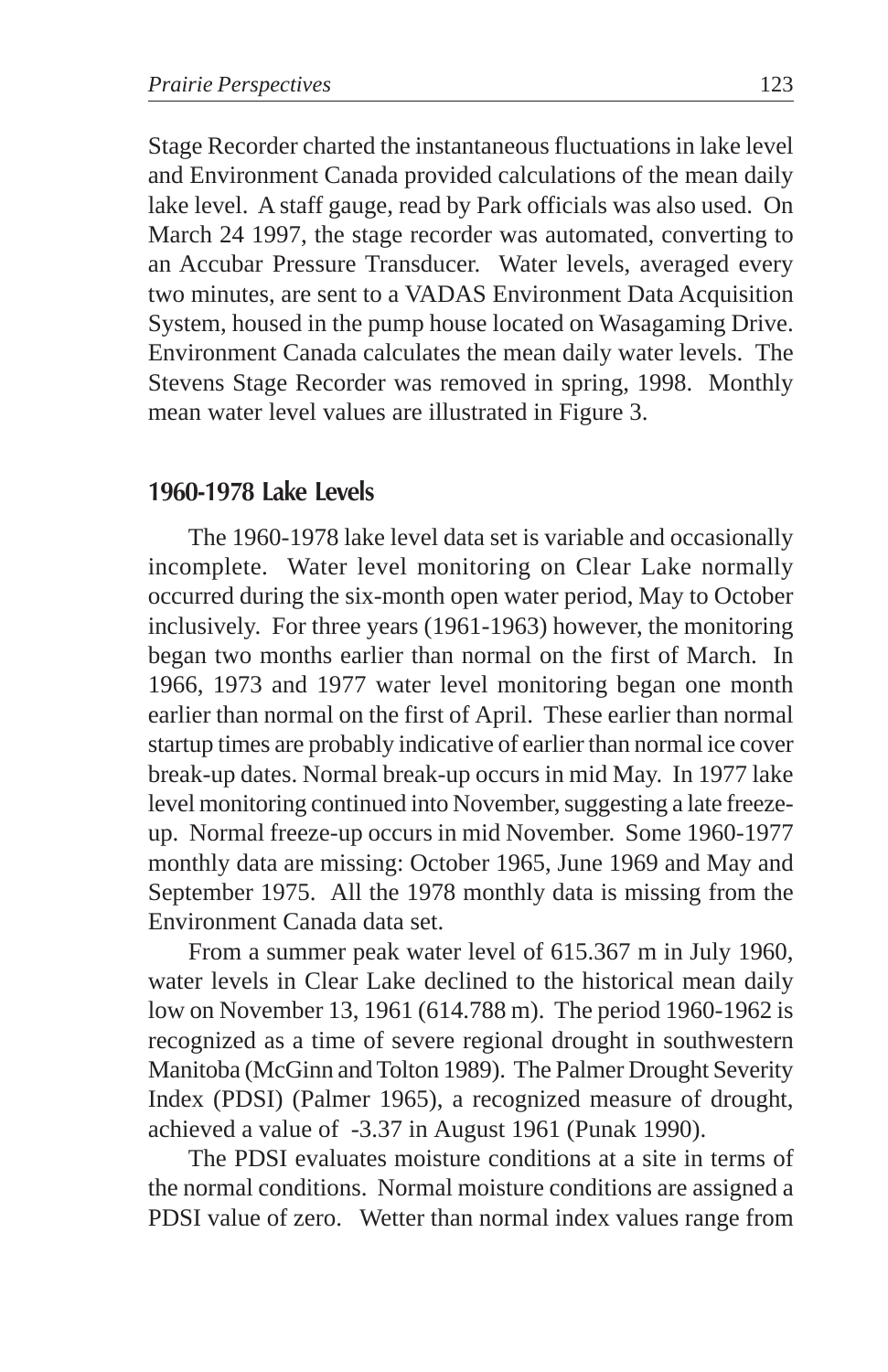1.0 to 7.0 where a value of 1.0 represents mildly wet conditions and 5.0 is considered extremely wet (Palmer 1965). Drought conditions range from -1.0 to -7.0. A PDSI value of -3.0 is indicative of severe drought (Bryant 1993).

Total accumulated rainfall for the water year (October 1960 - September 1961) was approximately 329.8 mm, about 126.2 mm below normal (Punak 1990). Calculated Potential Evapotranspiration (PE) for the same period was estimated to be 584.6 mm, 31.6 mm above normal. Potential Evaporation, a function of temperature and solar radiation, is an estimate of water demand and is considered to be a measure of evaporative power. The combination of below normal precipitation and higher than normal PE for two water years (October 1959 - September 1961) resulted in declining water levels in Clear Lake and the lowest historical monthly water level (614.798 m) observed (November 1961).

From the 1961 historical low lake level, mean annual water levels rose in Clear Lake throughout the mid sixties (Figure 3). During the 1968-1969 water years (October 1967 - September 1969) the Clear Lake watershed was wetter than normal. Precipitation totals recorded at the Wasagaming climate station exceeded 994.2 mm and the potential for evapotranspiration was lower than normal. PDSI values were positive 23 out of the 24 months (Punak 1990) and for five months in 1969 the PDSI values exceeded 2.0 (moderately wet). Consequently, water levels continued to rise. The highest historical mean daily lake level of 615.723 m and the associated highest historical mean monthly lake level (615.684 m) were observed in June 1970.

Following the historical high water level (June 1970), lake levels decreased as the drought of 1973 approached. A mean monthly value of 614.992 was recorded in November 1972 and lake levels remained below average throughout the 1973 water year (Figure 3). Water levels rose significantly in the spring 1974 and remained near normal throughout the remainder of the decade (Figure 3). The Environment Canada lake level monitoring programme ended in October 1978. The mean daily water level for the 1960-1978 period is calculated to be 615.254 m. The standard deviation for the data is 0.203 m or 20.3 cm.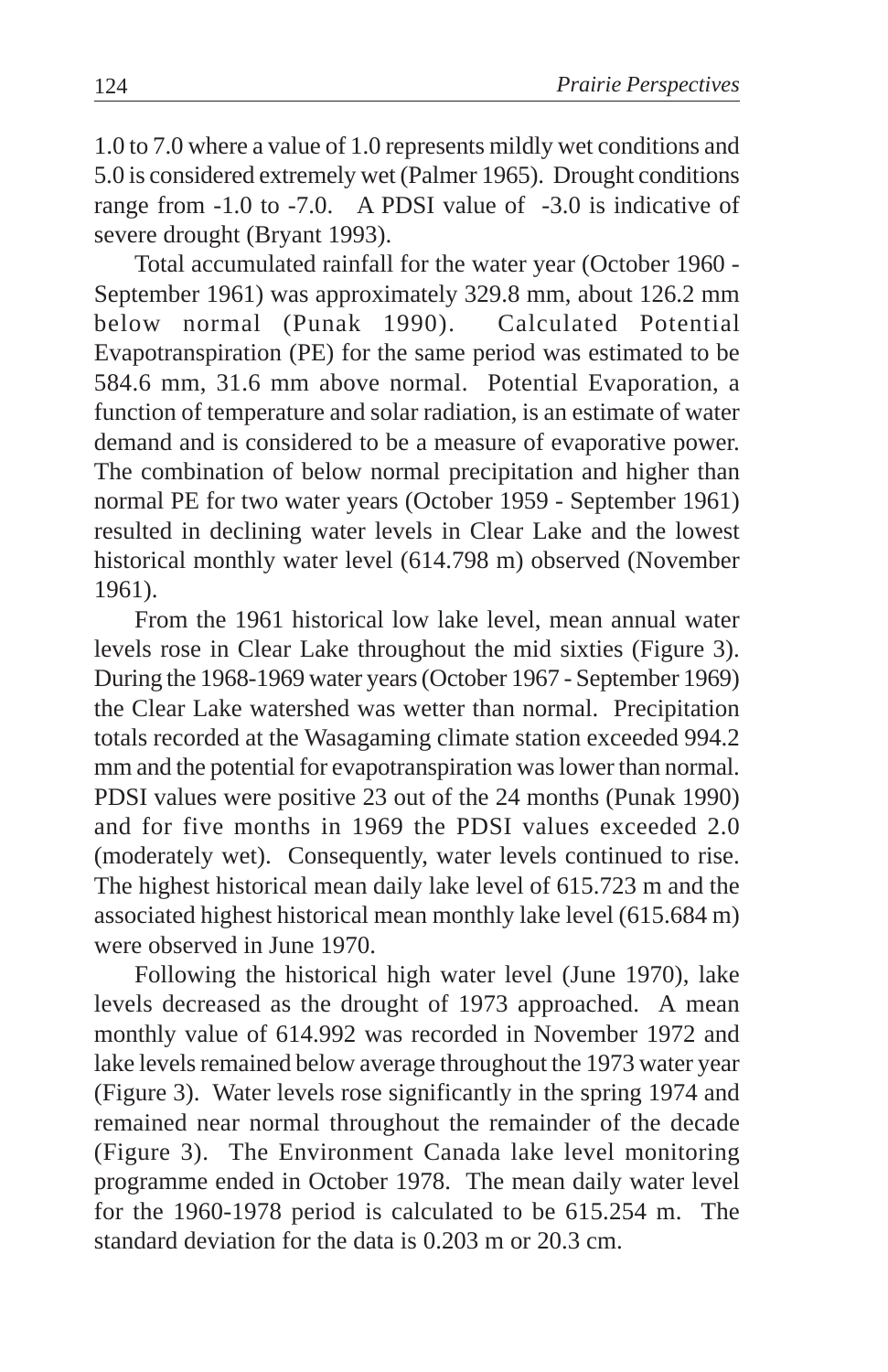#### **1994-1998 Lake Levels**

Water level monitoring in Clear Lake was re-established on August 1, 1994. The data set is continuous and complete from August 1,1994 to the present and the monthly mean water level values are illustrated in Figure 3.

Mean monthly lake levels from 1994 to 1996 were consistently above the 1960-1978 mean annual lake level of 615.254 m and maximum lake levels for the same period were consistently greater than one standard deviation above the over all mean lake level of 615.274 m above sea level (Figure 3). Consequently, lake stages during these years have been classified as "extremely high water" stages similar to the 1966-1971 years.

Mean annual water levels in Clear Lake have dropped an average of 9.0 cm each year since the peak water levels recorded in August 1994. Mean annual lake levels dropped 9.5 cm in 1995, 6.6 cm in 1996, 11.3 cm in 1997, and an additional 8.8 cm by May 31, 1998. The recorded total decrease in mean annual lake levels from 1994-1998 is 36.2 cm. This value is probably an underestimate since the 1994 spring freshet stages (May and June lake stages) are not included in the calculation of the 1994 mean annual water level.

The mean daily water level for the 1960-1977 and 1994-1998 period has been revised upward by 2.1 cm to 615.275 m. The variance in the data set has decreased slightly and the standard deviation for the data is 0.195 or 19.5 cm). A regression-correlation analysis of the monthly mean lake levels suggests that the August mean lake level of any given year approximates the mean annual lake level for that same year. The correlation coefficient was 0.9816, with  $r^2 = 0.9636$  at the 99% confidence level.

Maximum daily water levels in Clear Lake have dropped from an historical high of 615.755 m above sea level, recorded on August 1 1994, to the present (Figure 4). It is assumed that a higher peak lake stage occurred in late May or early June 1994. August mean lake stages are normally 25% - 35% lower than the proceeding spring peak stage. On this basis the peak daily lake level for 1994 could have been approximately 615.940 m, a stage 21.7 cm above the record high observed on June 1, 1970.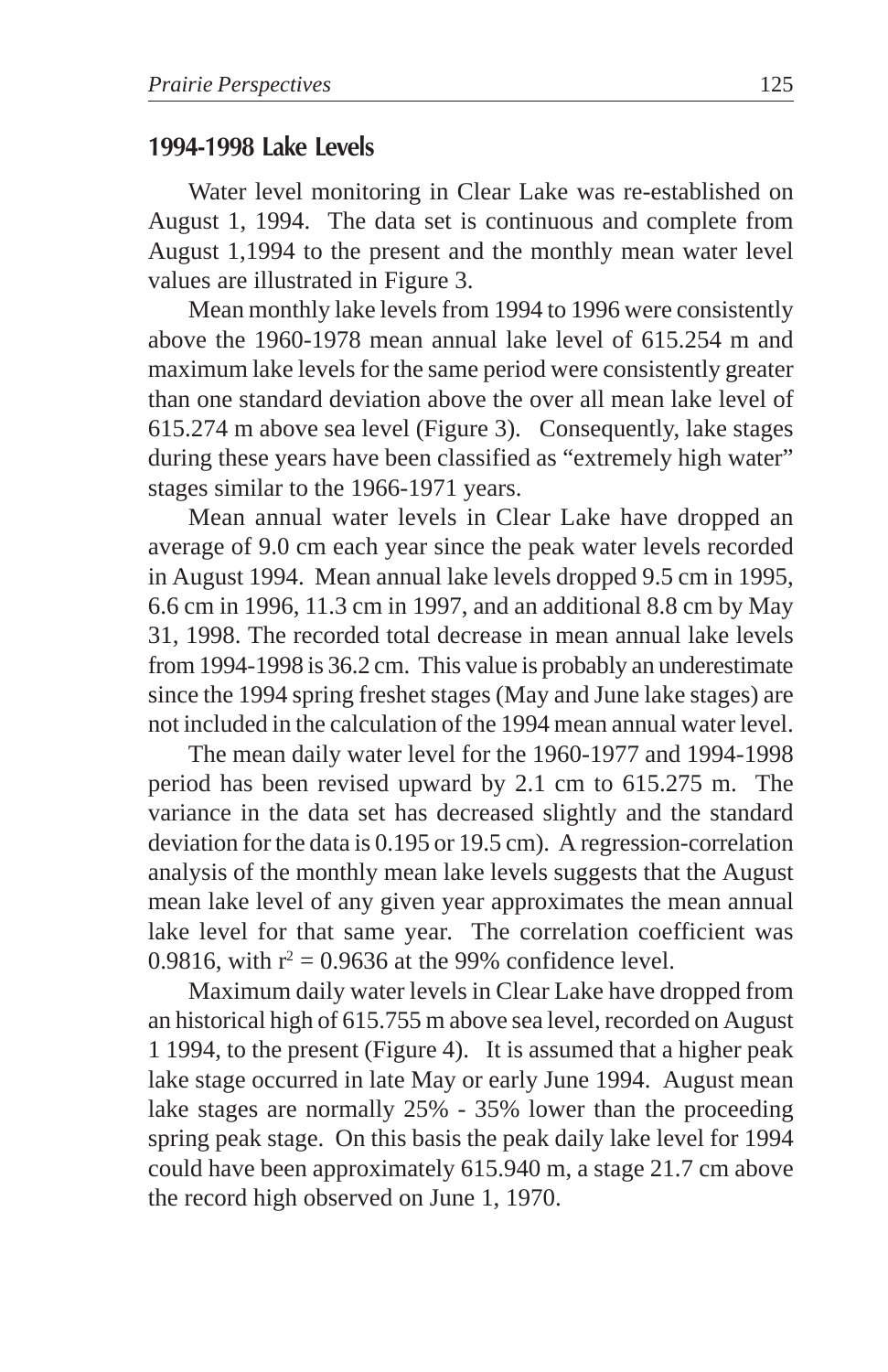The maximum daily lake level for 1995 was recorded on May 19 at 615.658 meters above sea level. This stage was 9.7 cm lower than the August 1, 1994 peak and 12.7 cm (0.127 m) higher than the 1996 maximum daily lake stage of 615.531 m, observed on June 6, 1996. The 1997 peak daily lake level occurred on May 23, 24 and June 2 (615.370 meters above sea level) and this stage was 16.1 cm lower than the 1996 peak. Lake stages recorded on May 28, 1998 indicate an additional decline in peak lake levels to 615.198 m (17.2 cm lower than the June 1997 peak). Maximum annual daily lake levels have dropped 55.7 cm since August 1 1994.

 Low water stages parallel the high water trend. The 1994 minimum recorded lake level was observed on November 26 (615.394 m), a stage 11.9 cm above the overall mean annual lake level. By November 15 1995 minimum lake stages had fallen 0.161 m to 615.233 m. Low water stages remained the same in 1996 at 615.232 m (November 11) and declined in 1997 to 615.044 m (November 15), a value 18.8 cm lower than the 1995 and 1996 low water stage. Minimum annual daily lake levels have dropped 34.9 cm since November 26, 1994.

#### **Classification of Lake Stages for Clear Lake, Manitoba**

Water levels in Clear Lake have ranged from an estimated historical mean daily high of 615.940 m above sea level in June 1994 to an historical mean daily low of 614.788 m (November 1961). The 115.2 cm range suggests significant variability in water levels over the 39-year period of record. The mean daily water level for the 1960-1977 and 1994-1998 period is calculated to be 615.275 metres above sea level. The standard deviation for the data is 0.195 m or 19.5 cm.

Extremely high water may be defined as a persistent period (two successive months) in which the lake level exceeds the overall mean annual stage by values greater than one standard deviation. Figure 3 illustrates the plot of the annual maximum mean monthly lake stages for Clear Lake from 1960 to1998. This is a discontinuous plot since 15 years (1979-1993) are missing. Most of the 1979-1989 decade is recognized as drought years (McGinn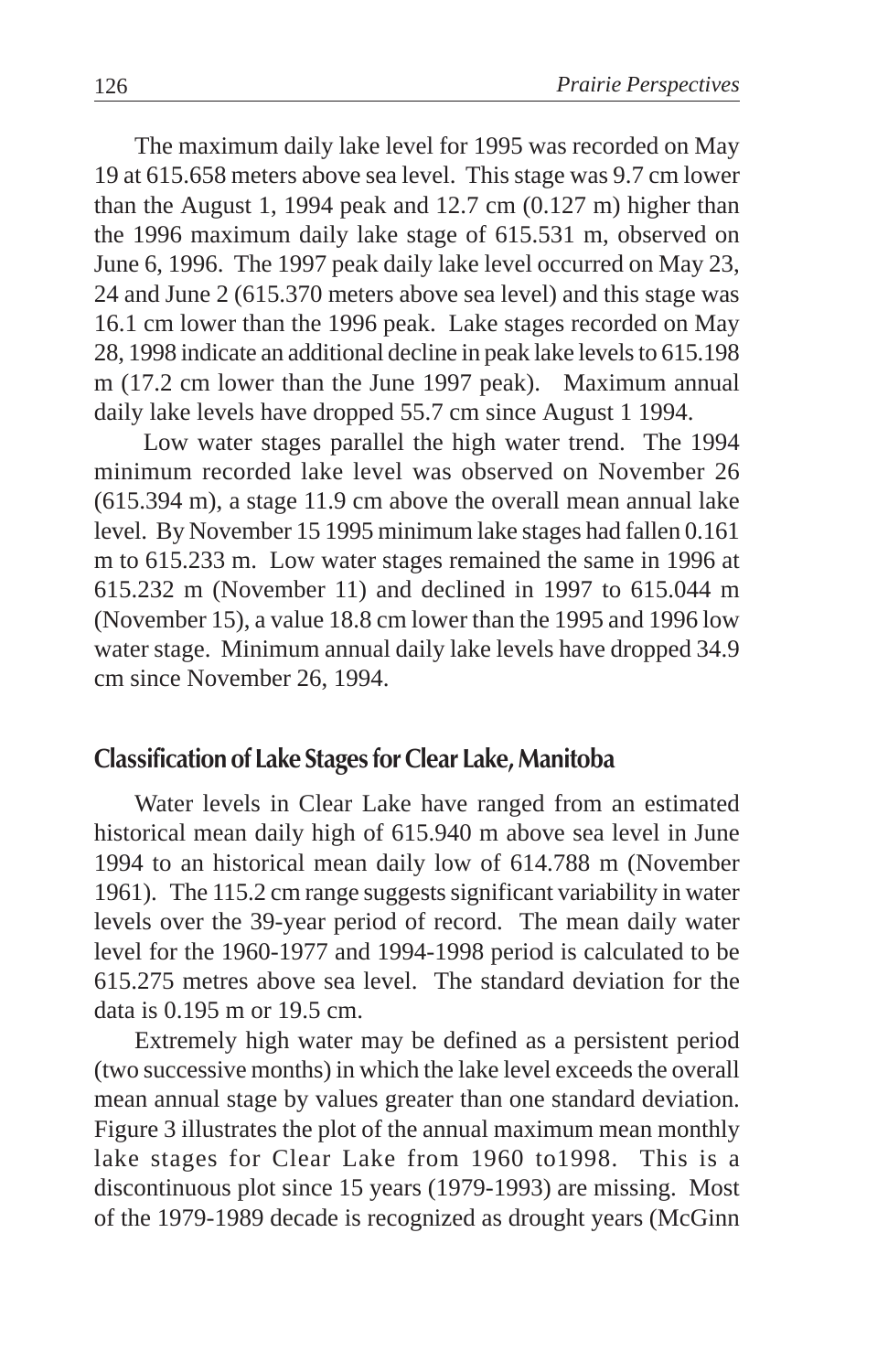and Cherneski 1992). Consequently, extremely high water is unlikely. The 1990-1991 water years (October 1989 - September 1991) probably represent a period of rising lake levels and the 1992-93 water years (October 1991 - September 1993) a period of "extremely high water" (Rousseau 1998a). Nine years have been identified as "extremely high water" years, 1966-1971 and 1994- 1996, inclusively. In each of these years at least two successive mean monthly lake stages are above 615.470 m.

Unusually high water lake stages are defined as a year when the mean monthly lake levels are above the overall mean annual lake stage, and no more than one individual mean monthly value is greater than one standard deviation above the mean. That is all but one of the mean monthly lake stages fall between 615.470 m and 615.274 m. One year, 1975 has been identified as an "unusually high water" year.

Extremely low water lake stages are defined as a two-month period in which lake levels are at least one standard deviation below the overall mean annual lake level. Figure 3 illustrates the annual minimum mean monthly lake stages for Clear Lake from 1960 to 1998. One period of "extremely low water" is identified, the 1961- 1964 drought period, which is centred on the very severe drought in 1961-1962.

Unusually low water lake stages are defined as a year when the mean monthly lake levels are below the overall mean annual lake stage, and no more than one individual mean monthly value is greater than one standard deviation below the mean. That is all but one of the mean monthly lake stages fall between 615.080 m and 615.274 m. Two drought years, 1973 and 1977, are associated with unusually low water stages in the Clear Lake watershed.

The historical lake elevation records 1960-1977 and 1994-1998 (Figure 3) suggest that Clear Lake experiences both an annual water level cycle and cyclic high and low lake levels over time. Cyclic water levels in the Clear Lake system are controlled by winter snow accumulation summer rainfall, evaporation losses, runout discharge, the morphology of the outlet channel and beaver.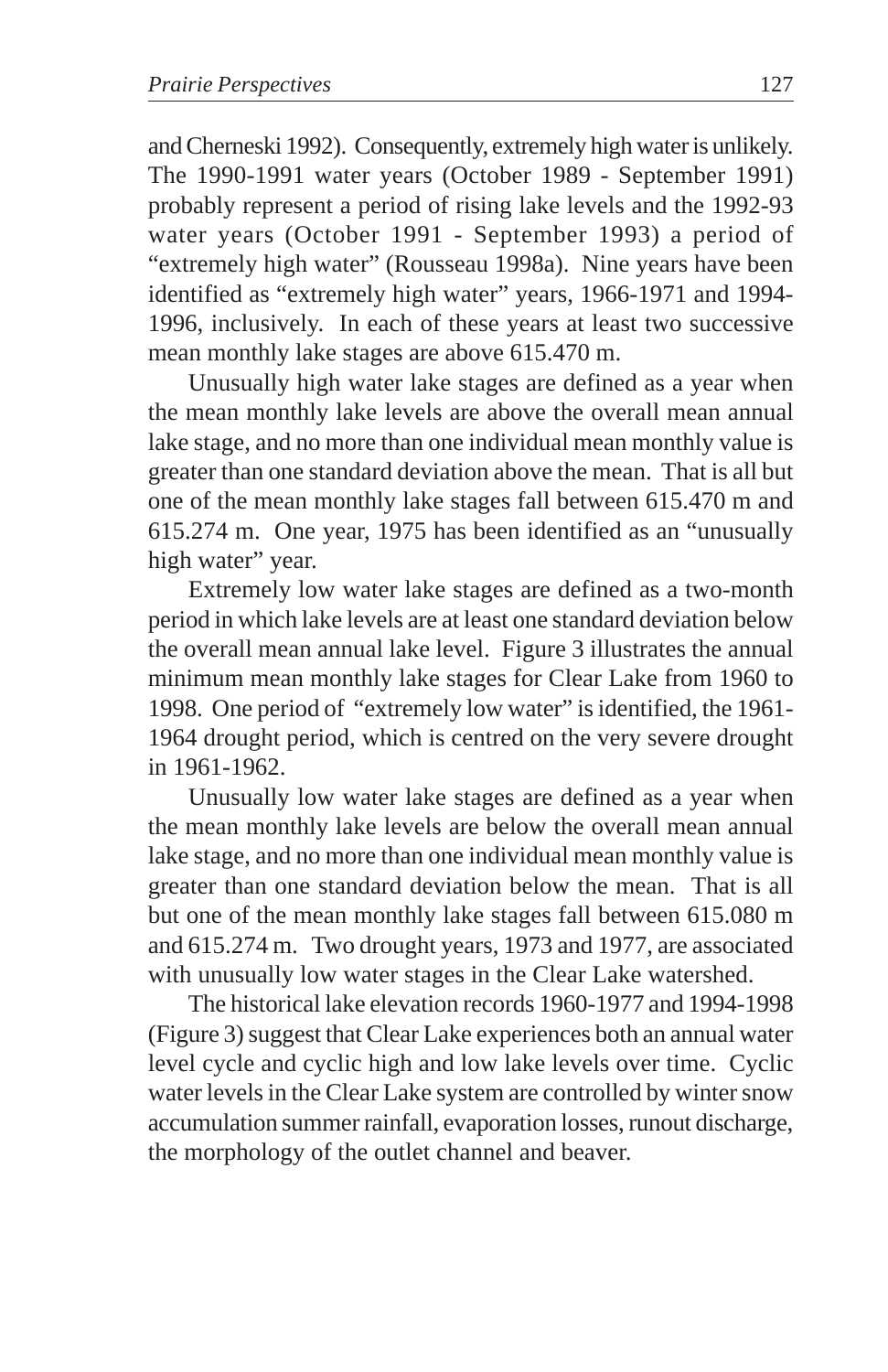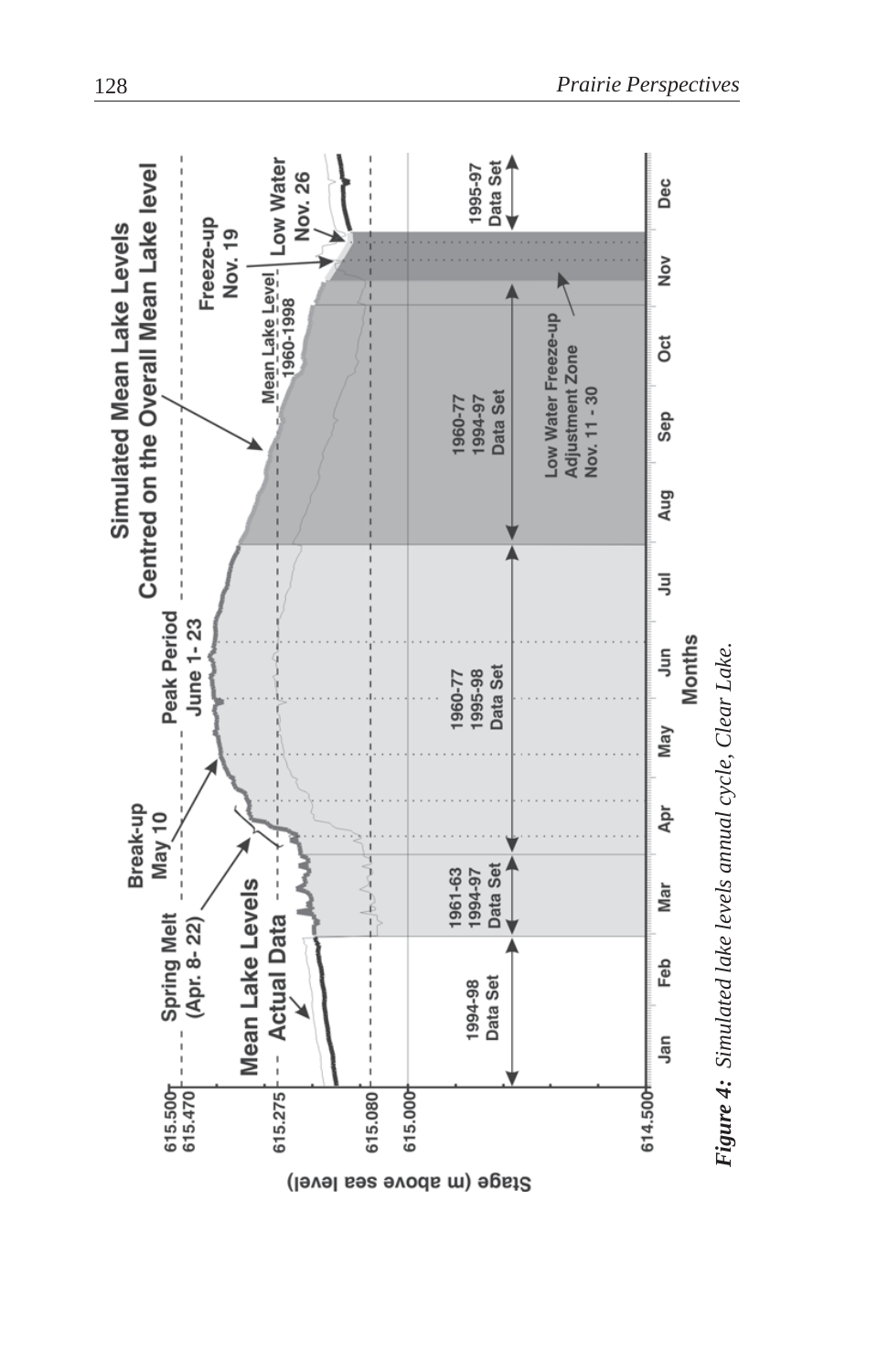## **The Annual Cycle**

Figure 4 illustrates a simulated normal annual cycle based on the 1960-1977 and the 1994-1998 data set. The discontinuity in the data set leads to several problems in generating an average lake level cycle and is reflected in the calculations of a "Mean Lake Levels Actual Data" plot (Figure 4). January, February and December plots are significantly displaced (a positive displacement) from the March to October plot. Daily mean lake levels calculated for these winter months are based on three or four measurements observed in 1994-1998. Consequently, one daily value recorded during these "extremely high water" years can significantly influence the daily means. By contrast, the April - October daily mean lake level plot is based on 17 to 21 years of data. Since the time frame represents "high" and "low water" years, this segment of the plot is considered to represent the normal annual trend in lake levels. March values are derived from the "low water"1961- 1963 period and the "high water" 1994-1996 data. The year 1994 may be associated with the highest lake levels ever recorded and the introduction of these extreme data (August 1994-December 1994) to the calculation of mean lake levels is reflected in a significant positive displacement in the "Mean Lake Levels Actual Data" plot. Likewise, the inclusion of recent November data (a precipitation anomaly in 1997) had a similar impact on the actual data plot (Figure 4).

The simulated plot (Figure 4) is derived by assuming that the March to October plot of mean daily lake levels represents a template of the normal lake level cycle for an average water year. January and February calculations were adjusted (reduced) to the March 1 base. Similarly, the August and early November positive displacements were forced into the continuous plot. The November precipitation anomaly was ignored. The December 31 mean daily lake level was equated to the January 1 value, and December mean daily lake levels were extrapolated backward through late November to the low water date (November 26). Finally, an adjustment linkage joined the extrapolated November data to the composite January - early November graph.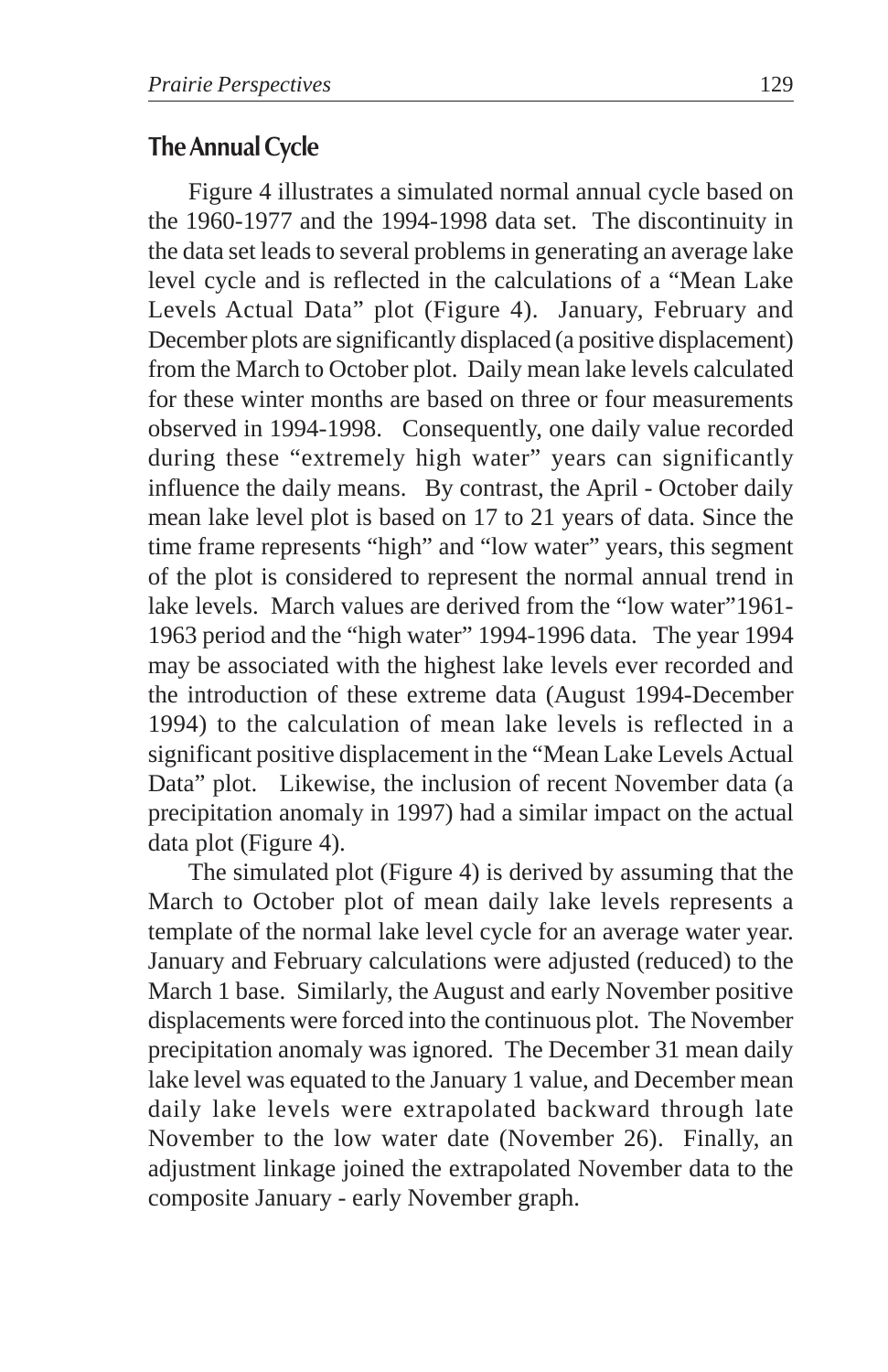The composite plot of mean daily lake levels was adjusted to the normal mean daily lake level (615.275 m). This was accomplished by placing both the peak lake level and the low water stage equidistant from the long-term mean lake level (Figure 4). Additional information illustrated on Figure 4 includes lake freezeup and break-up dates, the normal spring melt period, and the time of peak and low water stages.

The annual spring runoff recharges water volumes held in Clear Lake and lake levels rise an average of 18.1 cm. Lake stages normally peak in June, approximately six weeks after the spring melt. During July and August and throughout autumn, lake stages normally decrease due to evaporation loss and runout. The lowest annual lake levels are usually recorded in November. Recent data (1994-1998) support this argument and suggest that lake levels are lowest in late November (a week after freeze up) and begin to rise slightly under the winter ice cover. However, following regional dry periods in the long-term cycle (1960-1962, 1966-1967, 1972- 1973, and 1976-1977) low lake stages persist throughout the winter and into early spring. A later than normal spring freshet recharges lake levels and drought-breaking rains can maintain lake stages at levels higher than the early open water months. Consequently, in these years March lake levels are often the lowest in the annual cycle.

#### **The Long Term Wet/Dry Cycle**

The historical record 1960-1998 (Figure 3) suggests that there is a ten-year period normally occurring between extremely high and extremely low lake levels (e.g. 1961-1962, 1969-1971, 1980- 1844, and 1993-1995). The period 1980-1989 is acknowledged to be a decade of high temperatures and drought (McGinn and Cherneski 1992). During this decade it is reasonable to assume that water levels in Clear Lake remained at or below normal and that an extremely low water lake stage probably occurred in the early 1980's (1980-1984).

Low water stages, either "extremely low water" or "unusually low water" appear in the lake stage record approximately every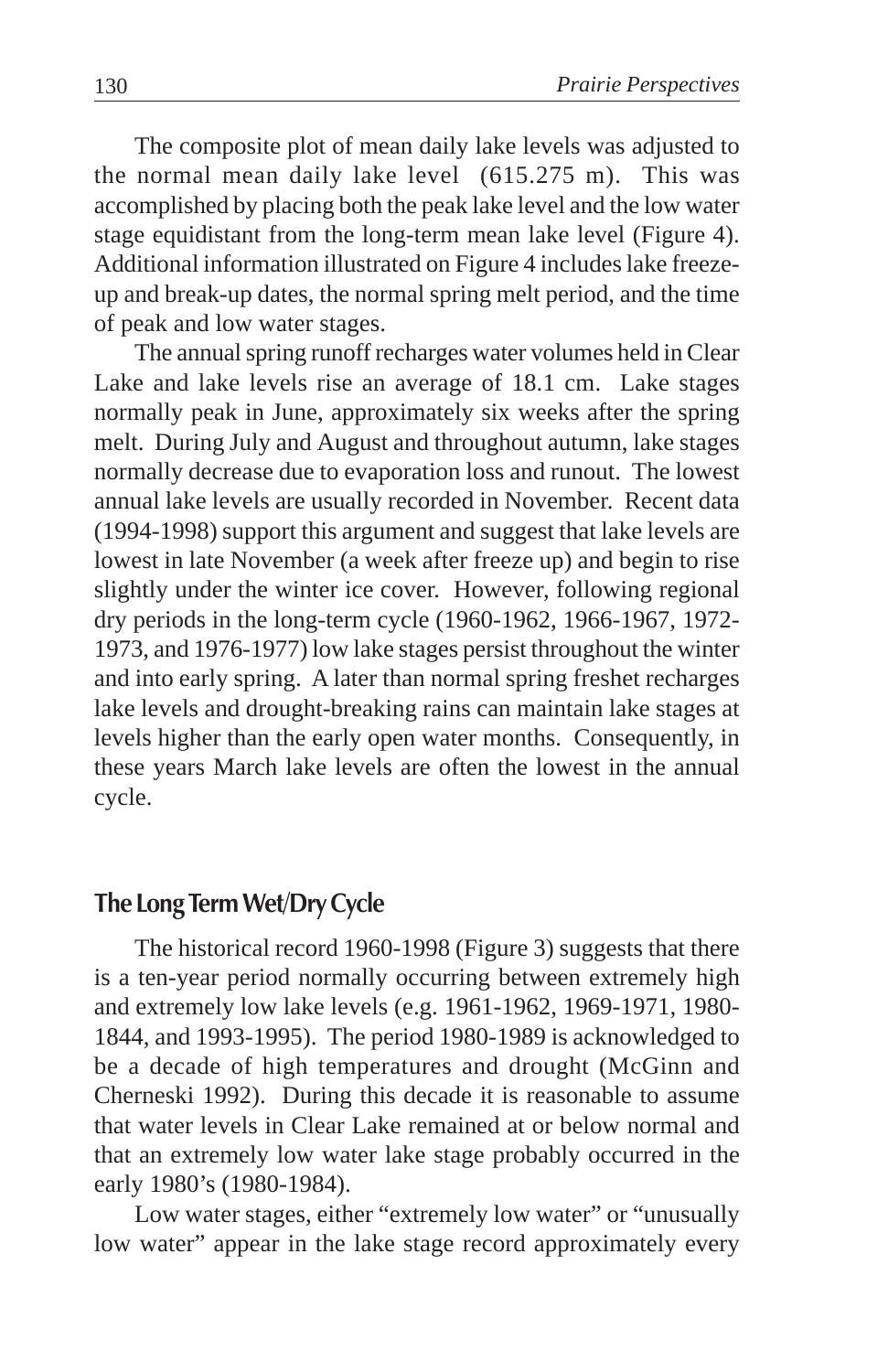eleven years; 1962, 1973, 1984(?) and perhaps 1998. Low water stages in the Clear Lake watershed are almost always associated with regional drought. The only exception occurred during the 1967 regional drought when lake stages were extremely high. Extremely low water levels in Clear Lake have a recurrence interval of approximately 20-25 years. These are always associated with local severe drought.

It appears that extremely high lake stages occur every 20-25 years and persist over several seasons, approximately five to six years. These periods of extremely high water may be subdivided into three phases. The initial phase (Figure 5) involves a two to three year period of extremely high water, which is associated with wetter than normal conditions, and little or no runout down Clear Creek.

Normal or low water stages, which occur prior to the initial high water phase, expose the Clear Creek outlet sill to wave action and ice thrusting. During these times north easterly winds buildup a beach crest or sand berm across the outlet. These processes effectively raise the elevation of the outlet sill, inhibiting runout discharges and increasing the storage potential in the lake. Stream discharges equal to or less than  $0.8 \text{ m}^3 \text{ s}^{-1}$  support beaver populations (Rousseau 1998b). As beaver move into the outlet stream, a stairstep profile develops along the outlet channel. This low gradient channel (< 0.002) consists of a series of dams, impoundments and shallow, low flow connecting channels. Runout discharges from Clear Lake are small  $(< 0.2 \text{ m}^3 \text{ s}^{-1})$  and may become sub-surface moving through the outlet berm. In the autumn of 1993 the Clear Creek outlet channel had a short (30 m) reach, was overgrown with willow and sedges and had dimensions of less than a metre wide and only five cm deep. The channel split into several distributaries and drained into a beaver enhanced wetland. At this time lake levels were well above average and classified as "extremely high water."

The second phase in the "extremely high water" (Figure 5) years begin when lake levels reach a critical threshold (approximately 615.600 m above sea level). Discharges are forced down Clear Creek, eroding the beach crest (sand berm). Observations during the 1993-1996 "extremely high water" period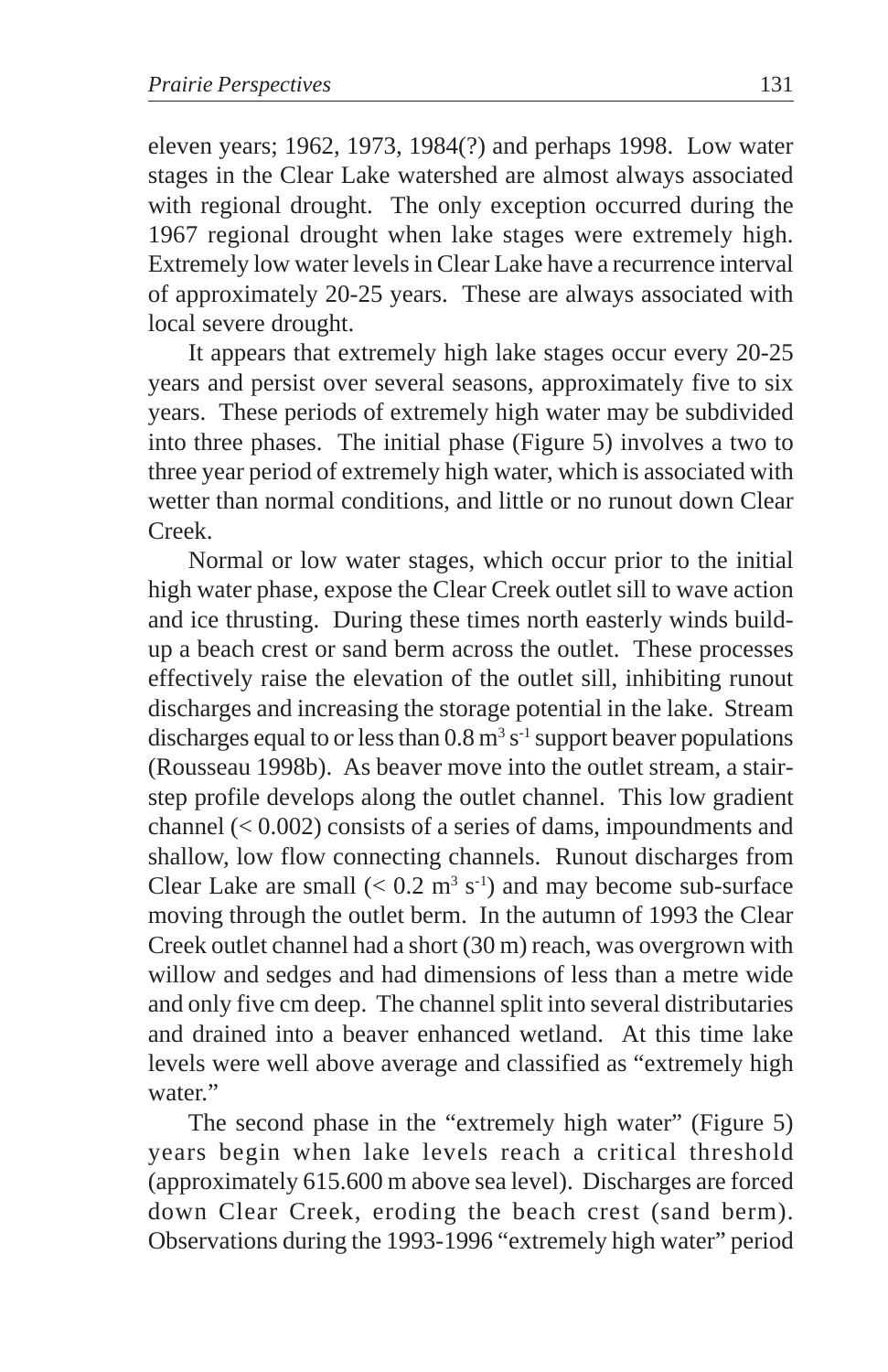

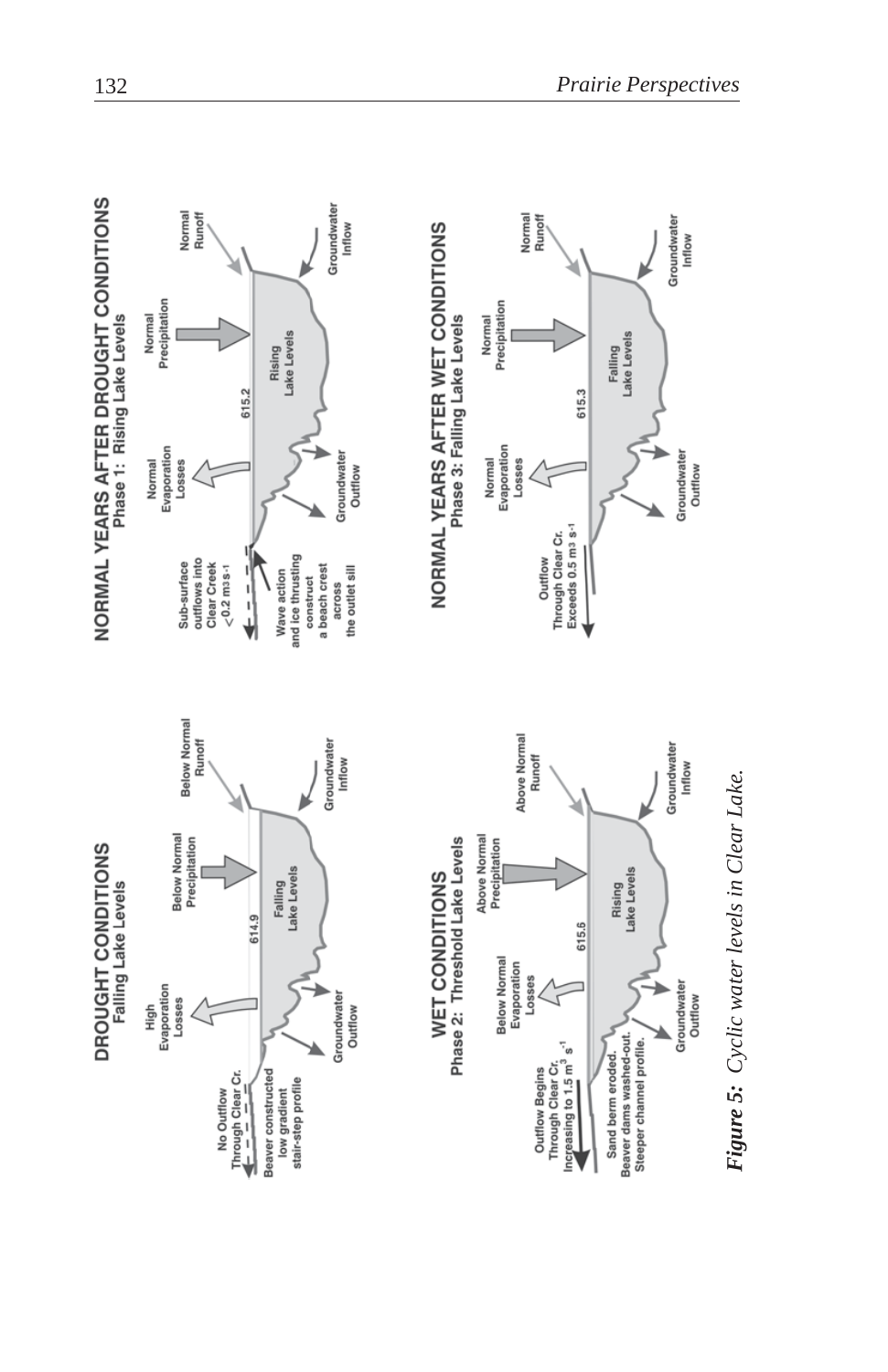indicate that two seasons of scour are required to lower the outlet sill and clean out the channel. During this period, mean runout discharges generally increase.

The final (draining) phase in the extremely high water years (Figure 5) begins when the outlet channel has achieved maximum cross-sectional area. This phase usually lasts two to three years. Runout discharges peak at values  $32.0 \text{ m}^3 \text{ s}^{-1}$  and then fall to values  $< 1.0$  m<sup>3</sup> s<sup>-1</sup> as lake levels drop. When runout discharges are  $< 0.8$ m<sup>3</sup> s<sup>-1</sup> the beaver return to the Clear Creek channel, initiate the development of the low gradient stair-step profile and further restrict outflow discharges. Once the beaver become established in the outlet channel, a second threshold lake level (approximately 615.0 m) is required to initiate outlet discharges in excess of  $1.2 \text{ m}^3 \text{ s}^{-1}$ .

### **Summaryand Conclusions**

Water levels in Clear Lake have ranged from an estimated mean daily high of 615.940 m in June 1994 to an historical mean daily low of 614.788 m (November 1961). The 115.2 cm range suggests significant variability in water levels over the 39-year period of record. The mean daily water level for the 1960-1998 period is calculated to be 615.275 metres above sea level. The standard deviation for the data is 0.195 m or 19.5 cm.

The annual spring runoff recharges water volumes held in Clear Lake and lake levels rise an average of 18.1 cm. Lake stages normally peak in June, approximately six weeks after the spring melt. During July and August and throughout autumn, lake stages normally decrease due to evaporation loss and runout. The lowest annual lake levels are usually recorded in November. Lake stages normally rise slightly under the winter ice cover.

The 1960 -1998 lake elevation records suggest that Clear Lake experiences cyclic high and low water levels. Normally, there is a ten-year period between extremely high and extremely low lake levels (e.g. low 1961-1962, high 1969-1971, low 1980-1844, and high 1993-1995). Low water stages are almost always associated with regional drought and appear in the lake stage record approximately every eleven years; 1962, 1973, 1984(?) and perhaps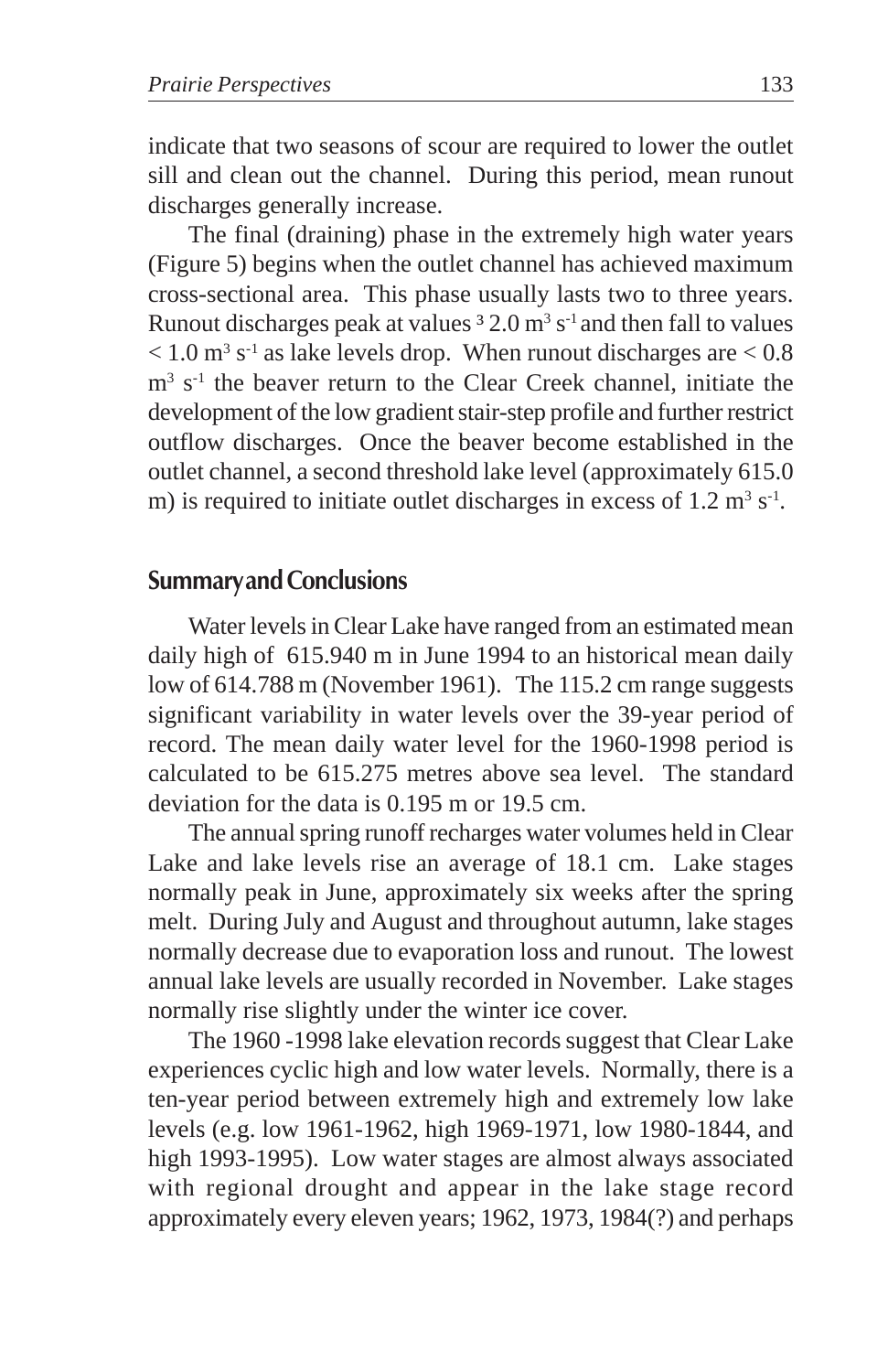1998. Extremely low water levels 1962, 1984 have a recurrence interval of approximately 20-25 years.

It appears that extremely high lake stages also occur every 20- 25 years and persist over several seasons, approximately five to six years. These periods of extremely high water have been subdivided into three phases. The initial phase involves a two to three year period of high water, which is associated with wetter than normal conditions, and little or no runout down Clear Creek.

Normal or low water stages, which occur prior to the initial high water phase, expose the Clear Creek outlet sill to wave action and ice thrusting. During these times easterly winds build-up a beach crest or sand berm across the outlet. These processes effectively raise the elevation of the outlet sill, inhibiting runout discharges and increasing the storage potential in the lake. Stream discharges equal to or less than  $0.8 \text{ m}^3 \text{ s}^{-1}$  support beaver populations. A stair-step profile develops along the low gradient  $( $0.002$ ) outlet channel consisting of a series of beaver.$ impoundments and shallow, low flow connecting channels. Runout discharges from Clear Lake are small  $(< 0.2 \text{ m}^3 \text{ s}^{-1})$  and may become sub-surface moving through the outlet berm.

The second (critical) phase in the "extremely high water" years begins when lake levels reach a critical threshold (approximately 615.600 m above sea level). Discharges are forced down Clear Creek, eroding the beach crest (berm) and scouring the channel. During this one to two year period, mean runout discharges generally increase as the channel cross-sectional area increases.

The final (draining) phase in the extremely high water years begins when the outlet channel has achieved maximum crosssectional area. This phase usually lasts two to three years. Runout discharges peak at values  $32.0 \text{ m}^3 \text{ s}^{-1}$  and then fall to values  $< 1.0$  $\text{m}^3$  s<sup>-1</sup> as lake levels drop. Once runout discharges are  $\lt 0.8$  m<sup>3</sup> s<sup>-1</sup> the beaver return to the Clear Creek channel, initiate the development of the low gradient stair-step profile and further restrict outflow discharges.

Cyclic water levels in the Clear Lake system are controlled by the lake water balance (winter snow accumulation, summer rainfall, evaporation losses, runout discharge), the morphology of the outlet channel and beaver.